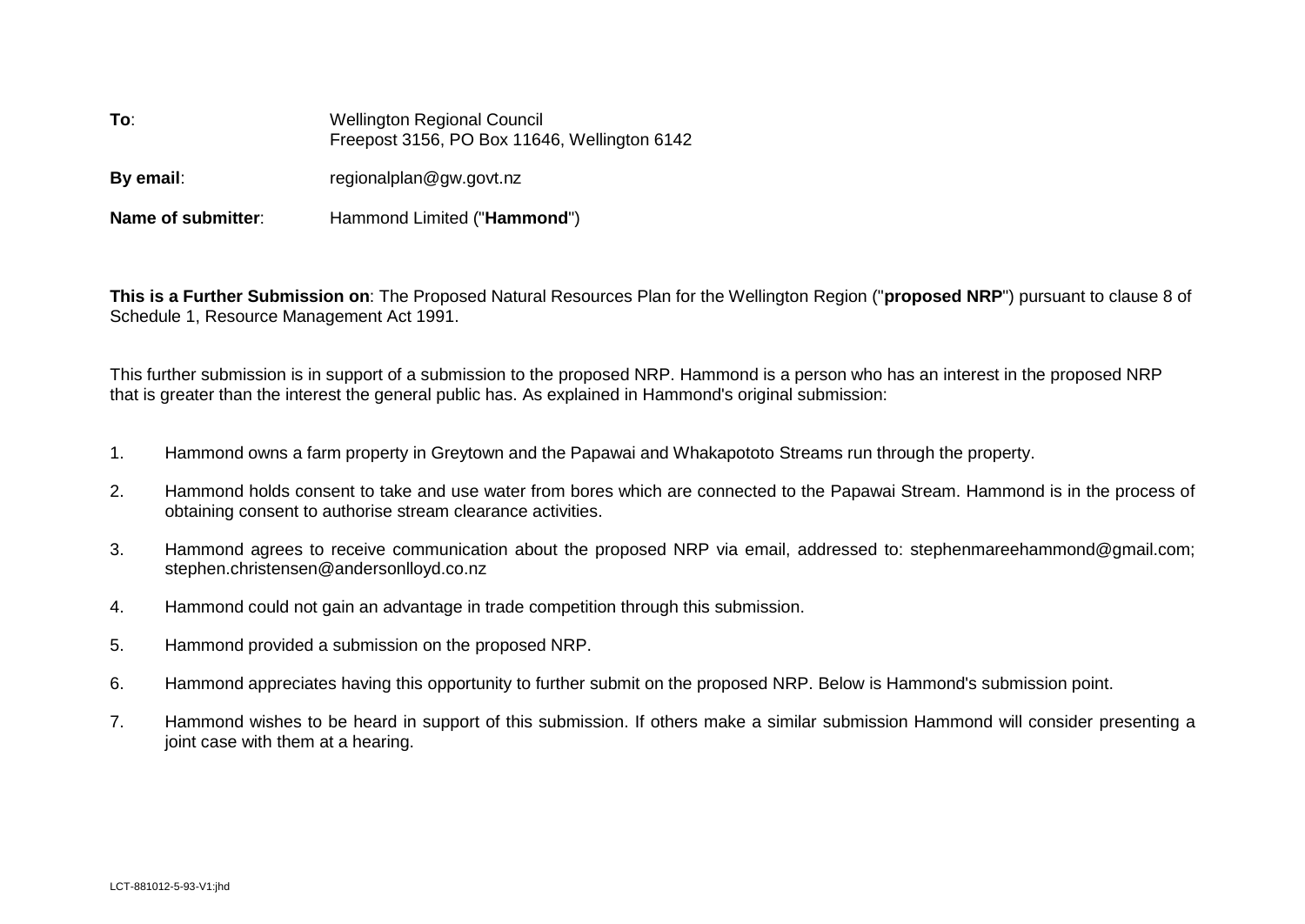This is a further submission in relation to the Greater Wellington Regional Council submission (Submission point number S133/022) on provision 7 Ruamahanga Whaitua, Table 7.3 (Decisions Requested: Rule R.R1 – this is a mistake). Hammond **supports** this submission. The decision sought from Council is to allow the submission. See the reasoning set out below:

| Reasons for support or opposition                                                                                                                                                              |
|------------------------------------------------------------------------------------------------------------------------------------------------------------------------------------------------|
| Hammond made a submission on Row 13 of Table 7.3 opposing the<br>proposed allocation limit.                                                                                                    |
| Hammond is uncertain at this stage if the Council's submission on Row<br>14 affects its water take authorised by water permit number WAR080557.                                                |
| If Hammond's consent to take water falls under Row 14, Hammond<br>supports the Council's submission.                                                                                           |
| Regardless of whether Hammond's water take falls under Row 13 or Row<br>14, Hammond maintains its position in its original submission opposing<br>the allocation limit in Row 13 of Table 7.3. |
|                                                                                                                                                                                                |

Date: 24 March 2016

Slumler

**Hammond Limited**  By its solicitors and duly authorised agents ANDERSON LLOYD Per: Stephen Christensen